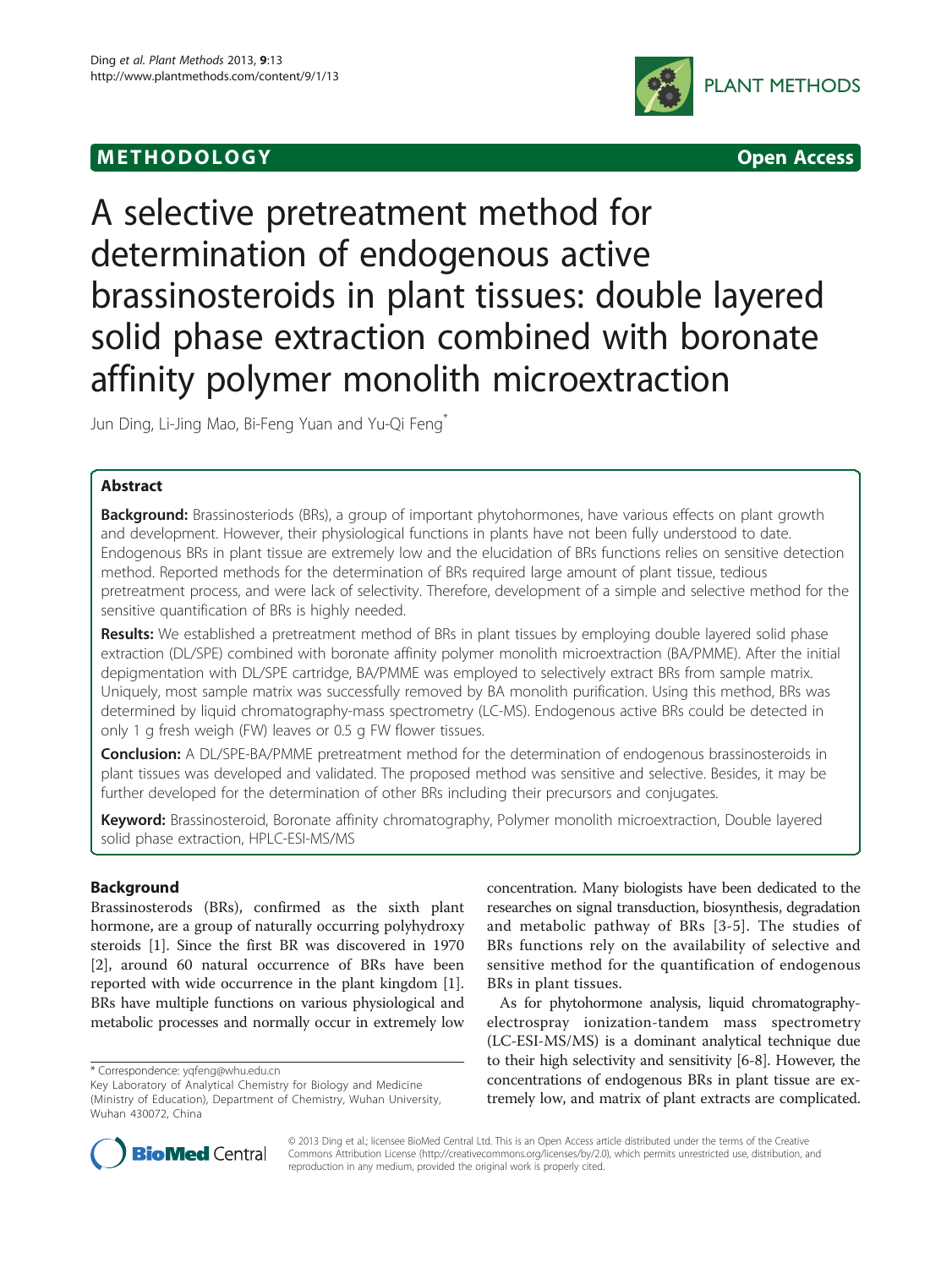Therefore, direct analysis of BRs in plant matrix by LC-ESI-MS/MS is unpractical. To circumvent this problem, it is necessary to develop an effective pretreatment method to eliminate the interference of the sample matrix. Up to date, liquid-liquid extraction (LLE), solid phase extraction (SPE), magnetic solid phase extraction (MSPE), solid phase microextraction (SPME), HPLC purification or their combinations were extensively employed in BR pretreatment [[9-13\]](#page-8-0). However, most of the previously reported methods were tedious, solvent-consuming, and required large amount of plant materials (more than 5 g fresh weight (FW)). Besides, BRs were normally isolated from plant extract based on hydrophobic or hydrophilic interaction; thus it was inevitable that some other similar components would be co-extracted with BRs, which burdens the following liquid chromatographic separation and suppresses the response signal of target analytes during mass spectrometry analysis. Therefore, it's essential to develop a selective and sensitive sample pretreatment method.

Boronate affinity chromatography is a powerful tool for the selective separation and enrichment of cis-diolvcontaining compounds from sample matrix [\[14,15](#page-8-0)]. The mechanism relies on the reversible pH controlled formation/dissociation of cyclic esters. Under alkaline conditions, boronic acids can form five or six membered cyclic esters with cis-diols, while the esters decompose once in acidic solution (Figure 1). This capture/release principle has drawn much attention in sample pretreatment filed.

Boronate affinity magnetic nanoparticles, bonded silica and polymer monoliths have been prepared for the capture and separation of catechol, carbonhydrates, RNA, nucleosides, glycoproteins and glycopeptides [\[15-21\]](#page-8-0). As BRs possess two pairs of cis-diols at  $C_2$ ,  $C_3$  and  $C_{22}$ ,  $C_{23}$  position (Figure [2](#page-2-0)), boronate affinity chromatography could be a powerful technique for the selective isolation of BRs from plant matrix. Takatsu and co-workers carried out the pioneering work of BRs analysis using boronate affinity chromatography, in which phenylboronic acid (PBA) gel was used as extraction medium [[22](#page-8-0)]. In their method, sample was loaded in dispersive mode, which required pyridine as catalyst and heating for several hours. Then the BRsadsorbed sorbents were packed in a SPE cartridge followed by desorption. The whole procedure was tedious and timeconsuming. Whereas, polymer monolith microextraction (PMME), one kind of solid phase microextraction using polymer monolith as the extraction material, has several merits such as less consumption of solvent and sample, fast mass transfer and low backpressure in applications due to a binary porous structure (mesopores and macropores) of the polymer monoliths [[23-27\]](#page-8-0). In our previous research, a boronate affinity monolith, poly(3-acrylamidophenyl boronic acid-co-ethylene dimethacrylate)(AAPBA-co-EDMA) was successfully prepared by a one-step in situ polymerization procedure. The prepared poly(AAPBA-co-EDMA) shows excellent performance for the selective isolation of glycopeptides and glycoproteins by PMME [\[28](#page-8-0)]. Due to the convenient synthesis process of the monolith

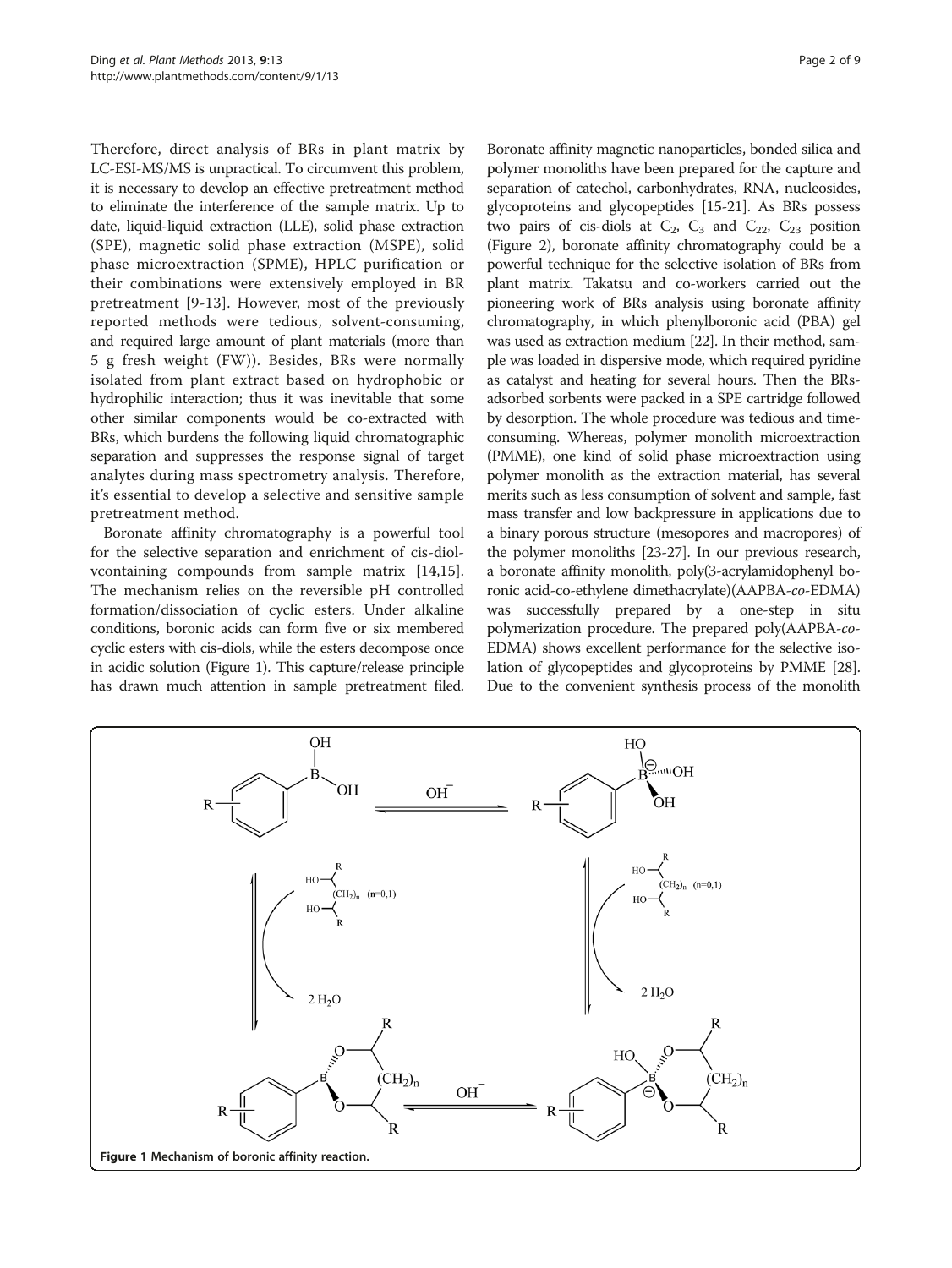<span id="page-2-0"></span>

and easy operation of the PMME process, the boronate affinity monolith is expected to be an appropriate tool for the extraction of BRs.

In this study, a selective pretreatment method was developed for the determination of endogenous active BRs in plant tissue by combing double layered solid phase extraction with boronate affinity polymer monolith microextraction (Figure 3). The whole pretreatment process involved an initial purification with a double layer SPE (GCB/PSA) cartridge [[29](#page-8-0)] followed by the selective extraction of BRs with BA monolith. With our method, endogenous BRs can be detected in 1 g (FW) leaves or 0.5 g (FW) flowers by LC-MS.

# Results and discussion

Five active forms of BRs (BL, CS, 28-norBL, 28-homoBL, 28-norCS) were chosen as targets to evaluate the performance of our analytical method. Among them, BL, CS and

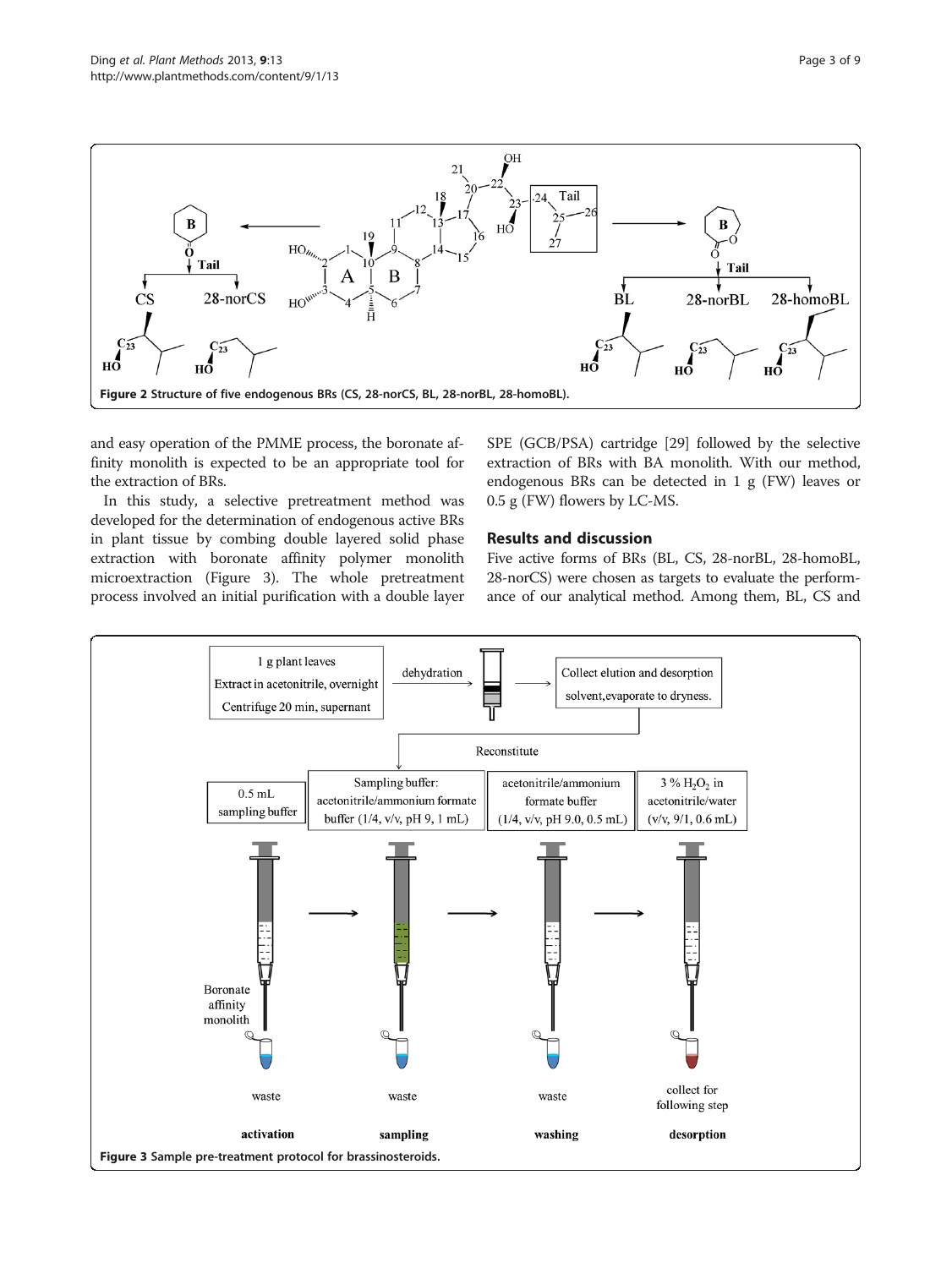<span id="page-3-0"></span>

five BRs standard solution (4 ng for each BR).



desorption efficiencies. (D) Effect of desorption flow rate on the BR desorption efficiencies. The sampling solution was spiked with five BRs standard solution (4 ng for each BR).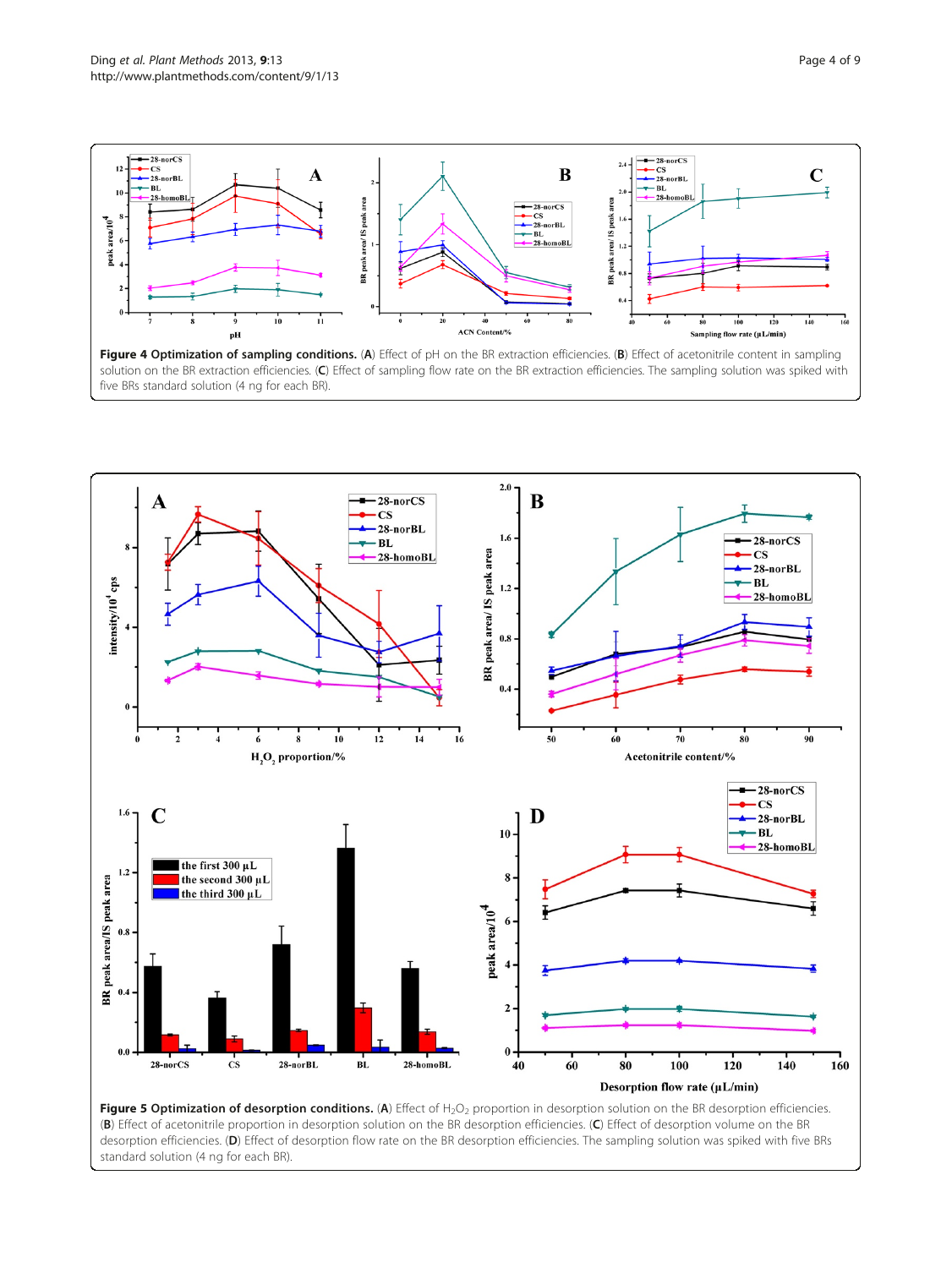<span id="page-4-0"></span>

28-norCS represented the most important BRs because of their wide distribution as well as their potential biological activity [\[1\]](#page-7-0).

#### Optimization of PMME conditions

BA/PMME is the core step in the whole sample preparation procedure. In order to obtain high extraction efficiency and good purity of BRs in plant matrix, conditions of PMME process were optimized, including pH of sampling solution, acetonitrile content in sampling solution, sampling rate, type of desorption solvent, acetonitrile content in desorption solvent and desorption rate.

As boronate affinity chromatography is pH-dependent, pH of sampling solution can affect the extraction efficiencies of BRs. Optimization of pH was carried out in phosphate buffer in the pH range of 7–11. As shown in Figure [4](#page-3-0)A, extraction efficiencies of BRs increased from pH 7 to pH 10, and then dropped at pH 11. The reaction efficiencies between BRs and boronic acid were low when the pH was below 8; and the structure of BRs may be damaged when pH was over 11. To achieve the highest extraction efficiencies, pH 9.0 was selected for further study.

BRs are hydrophobic molecules with polar groups; thus acetonitrile content in sampling solution would affect the solubility of BRs in aqueous buffer, while high content of acetonitrile might affect the reaction efficiency of BRs with boronate affinity monolith. Therefore, acetonitrile content in sampling buffer was investigated in the range of 0-80%  $(v/v)$ . As shown in Figure [4](#page-3-0)B, the extraction efficiencies increased from 0 to 20%, and then dropped with the increase of acetonitrile content from 20% to 80%, which suggested that with 20% acetonitrile content in the sampling solution, BRs were endowed with fair solubility and the boronic acid-BR reaction efficiencies were acceptable. So 20% acetonitrile was adopted in the following experiments.

Since the boronate affinity extraction was accomplished through covalent bond, the reaction efficiency might be related to the sampling flow rate. The flow rate was investigated in the range of 50–150 μL/min. The result indicated that the sampling flow rate has minor influence on the extraction efficiencies (Figure [4](#page-3-0)C), and higher flow rate may cause the damage of the column due to the high pressure. Therefore, the flow rate of 100 μL/min was selected.

BRs possess a pair of cis-diols, which are able to form five-membered boron-oxygen heterocyclic ring on the monolith in the PMME loading process. To desorb BRs from the monolith, various desorption solutions were investigated, including formic acid, phosphoric acid and trifluoroacetic acid. However, the heterocyclic ring at C22, C23 position is too stable to dissociate under acidic condition due to its large steric hindrance [\[10,30](#page-8-0)]. Fortunately,  $H_2O_2$  was previously reported as an effective reagent to split C-B bond and then release diol-containing substances [[31](#page-8-0)]. Accordingly,  $H_2O_2$  content in desorption solvent was investigated within the range of 1.5% -15%  $(H<sub>2</sub>O<sub>2</sub>$  proportion in acetonitrile/water (v/v, 1/1), v/v). It was found that relatively good desorption efficiencies could be obtained with 3%  $H_2O_2$  (Figure [5](#page-3-0)A). However, high content of  $H_2O_2$  in desorption solution caused the decrease of desorption efficiencies, which might be attributed to the damage of BRs under high content of  $H_2O_2$ . Therefore, 3%  $H_2O_2$ /acetonitrile solution was

|  |  | Table 1 Linearity, LODs and LOQs of BRs |  |  |  |  |  |
|--|--|-----------------------------------------|--|--|--|--|--|
|--|--|-----------------------------------------|--|--|--|--|--|

| Analytes       | Linear range               | <b>Regression data</b> |           |         | LOD ng/mL | LOQ ng/mL  |
|----------------|----------------------------|------------------------|-----------|---------|-----------|------------|
|                | $ng/mL$ (ng)               | Slope                  | Intercept | R value | (pg)      | (pg)       |
| 28-norBL       | $0.4 - 500$ $(0.32 - 400)$ | 0.0581                 | 0.0081    | 0.9991  | 0.09(7.2) | 0.47(37.6) |
| $28$ -nor $CS$ | $0.4 - 500$ $(0.32 - 400)$ | 0.3248                 | $-1.4261$ | 0.9974  | 0.02(1.6) | 0.12(9.6)  |
| BL             | $0.4 - 500$ $(0.32 - 400)$ | 0.1495                 | 0.1126    | 0.9991  | 0.05(4.0) | 0.27(21.6) |
| CS             | $0.4 - 500$ $(0.32 - 400)$ | 0.0500                 | 0.1434    | 0.9995  | 0.02(1.6) | 0.11(8.8)  |
| 28-homoBL      | $0.4 - 500$ $(0.32 - 400)$ | 0.0170                 | 0.1574    | 0.9953  | 0.04(3.2) | 0.21(16.8) |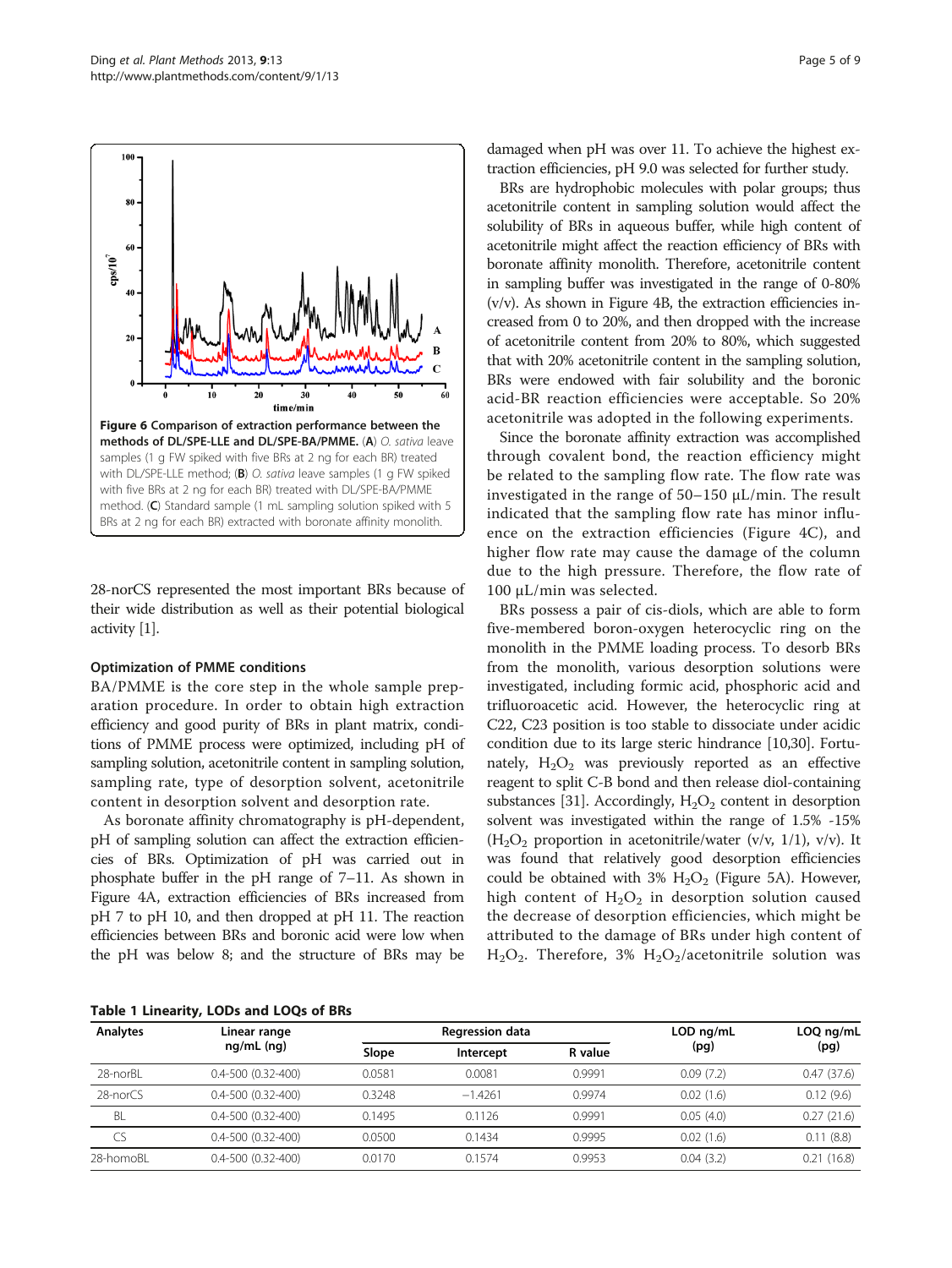| Analytes  | Intraday precision (RSD, $\%$ , n = 4) |                                |                          | Interday precision (RSD, $% n = 3$ ) |                           |                          | Recovery $(\%$ , $n = 4)$ |                           |                          |
|-----------|----------------------------------------|--------------------------------|--------------------------|--------------------------------------|---------------------------|--------------------------|---------------------------|---------------------------|--------------------------|
|           | Low<br>$(1 \nmid q/g)$                 | <b>Medium</b><br>$(5 \nmid q)$ | High<br>$(25 \nmid q/q)$ | Low<br>$(1 \nmid q/g)$               | Medium<br>$(5 \nmid q/g)$ | High<br>$(25 \nmid q/g)$ | Low<br>$(1 \nmid q/g)$    | Medium<br>$(5 \nmid q/g)$ | High<br>$(25 \nmid q/g)$ |
| 28-norBL  | 12.1                                   | 14.6                           | 11.7                     | 11.3                                 | 12.4                      | 13.3                     | 107.2                     | 109.0                     | 115.6                    |
| 28-norCS  | 17.8                                   | 14.6                           | 14.0                     | 14.9                                 | 4.3                       | 2.9                      | 106.                      | 92.0                      | 87.2                     |
| BL        | 16.7                                   | 13.3                           | 14.8                     | 10.2                                 | 5.0                       | 6.1                      | 117.6                     | 85.3                      | 105.2                    |
| CS        | 9.7                                    | 13.7                           | 2.7                      | 11.8                                 | 5.1                       | 5.8                      | 101.5                     | 99.7                      | 100.8                    |
| 28-homoBL | 11.0                                   | 9.5                            | 2.6                      | 14.4                                 | 4.2                       | 14.3                     | 79.0                      | 87.1                      | 97.9                     |

<span id="page-5-0"></span>Table 2 Precisions (intra- and inter-day) and recoveries of BRs in O. sativa seedlings (1 g FW)

adopted. In addition, BRs could be adsorbed onto the monolith due to hydrophobic interaction; thus it was necessary to investigate acetonitrile content in desorption solvent and the volume of desorption solvent. As shown in Figure [5](#page-3-0)B, the desorption efficiency increased with the increase of acetonitrile content; and 0.6 mL desorption solution containing 90% acetonitrile was efficient to elute out the BRs (Figure [5](#page-3-0)C). Therefore, 0.6 mL of acetonitrile/water (v/v, 9/1) with 3%  $H_2O_2$ (v/v,) was used as the desorption solution.

The effect of flow rate on desorption efficiency was also investigated in the range of  $50-150 \mu L/min$  (Figure [5](#page-3-0)D). No remarkable effect of the flow rate was observed onto the desorption efficiencies. And the desorption rate of 100 μL/min was selected.

Taken together, sample was dissolved in acetonitrile/ buffer  $(1/4, v/v, pH 9.0, 1 mL)$ , and loaded onto the boronate affinity monolith at the flow rate of 100 μL/min. After washing with the washing solution of acetonitrile/ buffer (1/4, v/v, pH 9.0, 0.5 mL), the extracted BRs were desorbed with 3%  $H_2O_2$  in acetonitrile/water (9/1, v/v, 0.6 mL) at the flow rate of 100  $\mu$ L/min.

## Comparison of two pretreatment methods

Recently we developed DL/SPE-LLE (double layered SPEliquid liquid extraction) method for the extraction of BRs from plant samples [\[29](#page-8-0)]. The DL/SPE-LLE method was convenient, but the selectivity was not satisfactory. To solve this problem, the boronate affinity extraction was applied for the further purification of BRs from the double layered SPE (DL/SPE) in our current study. And the performance of these two methods (DL/SPE-LLE and DL/SPE-BA/

PMME) was compared (Figure [6\)](#page-4-0). Figure [6A](#page-4-0) and [6B](#page-4-0) are the TIC chromatograms of plant sample (spiked with BR standards) treated with DL/SPE-LLE and DL/SPE-BA/PMME method, respectively. And Figure [6C](#page-4-0) represents TIC chromatogram of BR standards dissolved in acetonitrile/buffer (1/4, v/v, pH 9.0) treated with BA/ PMME. It can be seen that the purification performance of DL/SPE-BA/PMME method (Figure [6B](#page-4-0)) is much better than that of DL/SPE-LLE method (Figure [6A](#page-4-0)). And it is similar to the BR standards without plant matrix (Figure [6C](#page-4-0)). The results suggest the high selectivity of our newly developed method. In addition, it should be mentioned that PMME require much smaller amount of solvent compared with the liquid-liquid extraction.

#### Method validation

The calibration curve was constructed by plotting the mean peak area ratio of analytes to internal standard  $({}^{2}H_{3}]BL$  and  $[{}^{2}H_{3}]CS$ ) versus the concentration of internal standard based on data obtained from triplicate measurements. The limits of detection (LODs) and the limits of quantification (LOQs) were calculated as the concentration of the analytes at a signal-to-noise ratio (S/N) of 3 and 10, respectively. As shown in Table [1,](#page-4-0) good linearities were obtained in the range of 0.4-500 ng/mL with correlation coefficients (R) of 0.9900-0.9995. And the LODs and LOQs were found to be in the range of 0.02-0.09 ng/mL (1.6-7.2 pg) and 0.11-0.47 ng/mL (8.8-37.6 pg), respectively.

The reproducibility and accuracy of this method were evaluated with intra-day, inter-day measurements. The intra-day precisions were obtained with extractions of

Table 3 Amount of endogenous BRs in different plant tissues

| Analytes | O. sativa YTA shoot | O. sativa YTB shoot | B. napus L.shoot | B. napus L. flower bud | <i>B. napus L. flower</i> |  |
|----------|---------------------|---------------------|------------------|------------------------|---------------------------|--|
| BL       | n.d                 | n.d.                | n.d              | $15.84 + 0.78$         | $89.80 + 7.41$            |  |
| CS       | $1.86 + 0.11$       | $1.33 + 0.22$       | $0.30 + 0.05$    | $13.54 + 0.20$         | $11.42 + 1.54$            |  |
| 28-norBL | n.d                 | n.d.                | n.d.             | n.d                    | $6.14 + 0.18$             |  |
| 28-norCS | n.d.                | n.d.                | n.a              | $5.13 + 0.15$          | $12.36 + 0.56$            |  |

n.d: Not detected. Unit: ng/g FW.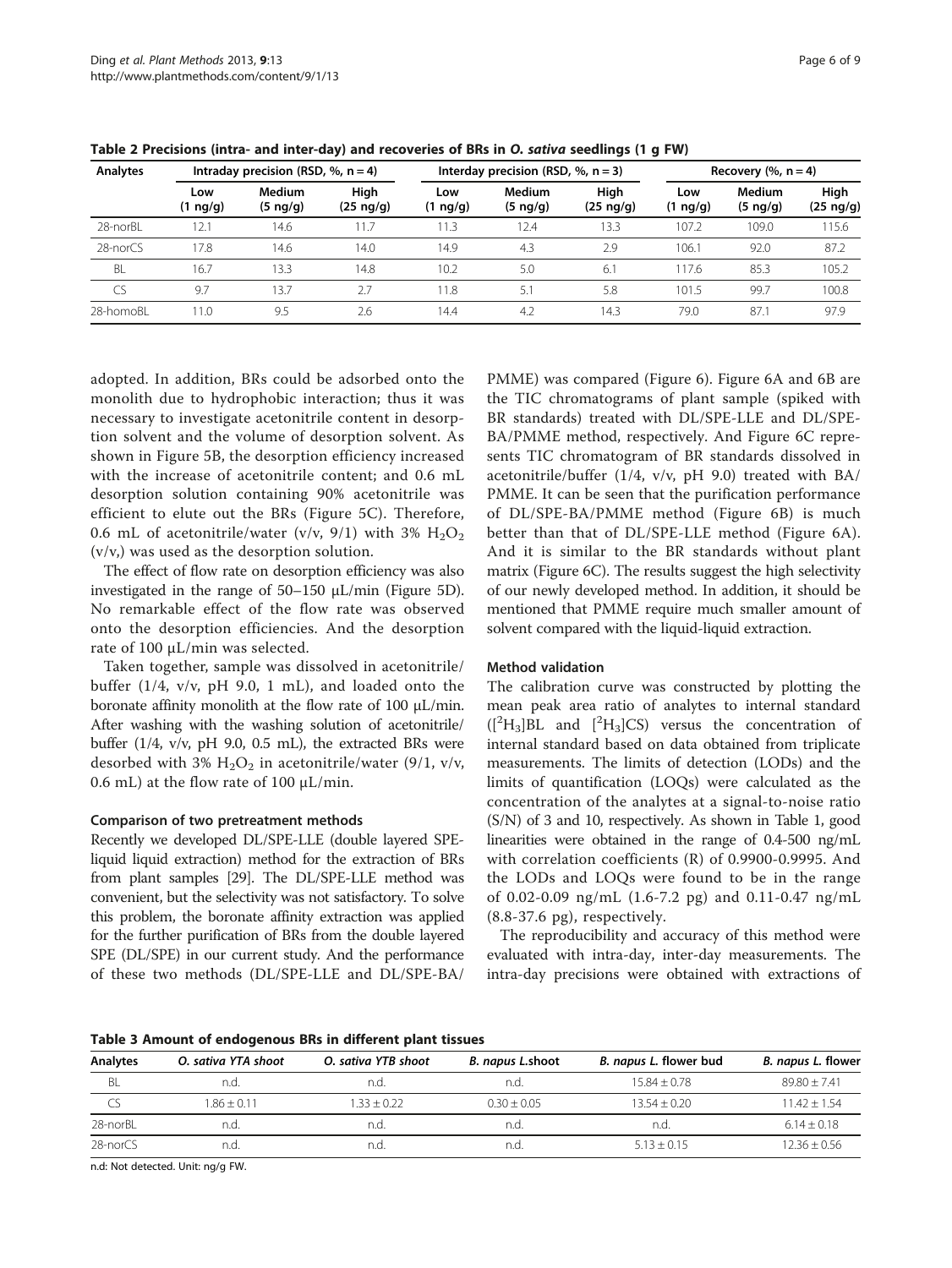five samples over a day, and the inter-day precisions were obtained by extracting samples in continuous three days. The RSDs of inter- and intra-day precision were below 17.8%, and the relative recoveries were in the range of 79.0-117.6% (Table [2\)](#page-5-0), indicating good reproducibility and accuracy of the method.

# Determination of BRs in real samples

The established method was applied to the determination of four endogenous BRs in five different plant tissues (Brassica napus L. (B. napus) leaves, Oryza sativa ssp. indica cv. YueTai A (YTA) (Sterile Lines) (O. sativa YTA) leaves, Oryza sativa ssp. indica cv. YueTai B(maintainer line) (O. sativa YTB) leaves, B. napus flowers and B. napus flower buds). As shown in Table [3,](#page-5-0) relatively high level of BRs (28-norBL, 28-norCS, BL and CS) were found in B. napus flower tissue; while quite low content of BRs (BL and CS) was found in the plant leaves (Figure 7).

# Conclusion

In this study, a DL/SPE-BA/PMME-HPLC-ESI-MS/MS method for the determination of endogenous BRs in plant tissues was developed. Coupled with the previous established DL/SPE, DL/SPE-BA/PMME exhibited good purification efficiency towards BR. Compared with previously reported methods, the method proposed in this study is highly selective and solvent-saving. In addition, the endogenous BRs can be detected in 1 g (FW) leaves or 0.5 g (FW) flower tissues.

It is worth noting that the method developed here is not limited to the quantification of the above mentioned five BRs. Theoretically, all the BRs, along with their precursors and conjugates, could be analyzed using the same method

because all these cis-diol-containing targets possess the similar specific affinity towards BA monoliths.

# Methods

## Reagents and materials

BR standards:28-norbrassinolide (28-norBL), 28 norcastasterone (28-norCS), brassinolide (BL), castasterone (CS), 28-homobrassinolide (28-homoBL), and stable isotope-labeled standards,  $[^{2}H_{3}]$ brassinolide and  $[^{2}H_{3}]$ castasterone, were the current commercially available BR standards, and were all purchased from Olchemim Ltd. (Olomouc, Czech Republic).

Acetonitrile and methanol with HPLC grade were purchased from Tedia Co. (Fairfield, OH, USA) and Merck (Darmstadt, Germany), respectively. Formic acid (FA, AR), NaCl, anhydrous  $MgSO<sub>4</sub>$  (AR), Disodium hydrogen orthophosphate (AR), Azobisisobutyronitrile (AIBN), poly(ethylene glycol) (PEG) with molecular weights of 20,000 were bought from Sinopharm Chemical Reagent (Shanghai, China). 3-acrylamidophenylboronic acid (AAPBA) was purchased from J&K Scientific Ltd. (Beijing, China). Deionized water was obtained from a Millipore Milli-Q water purification system (Milford, MA, USA).

HiCapt GCB/PSA double layered SPE cartridge (100 mg GCB/500 mg PSA, 6 mL) was obtained from Weltech Co. (Wuhan, China). Poly(AAPBA-co-EDMA) boronate affinity monolith was prepared according to the previous work [[27](#page-8-0)]. Briefly, 30 mg functional monomer AAPBA, 70 mg cross-linker EDMA, 265 mg methanol, 35 mg PEG 20000 and 1 wt% AIBN was homogeneously mixed in a centrifugetube and degassed by ultra-sonication. Then the prepolymerization solution was filled into fused-silica capillaries (530 mm ID) which were activated and modified

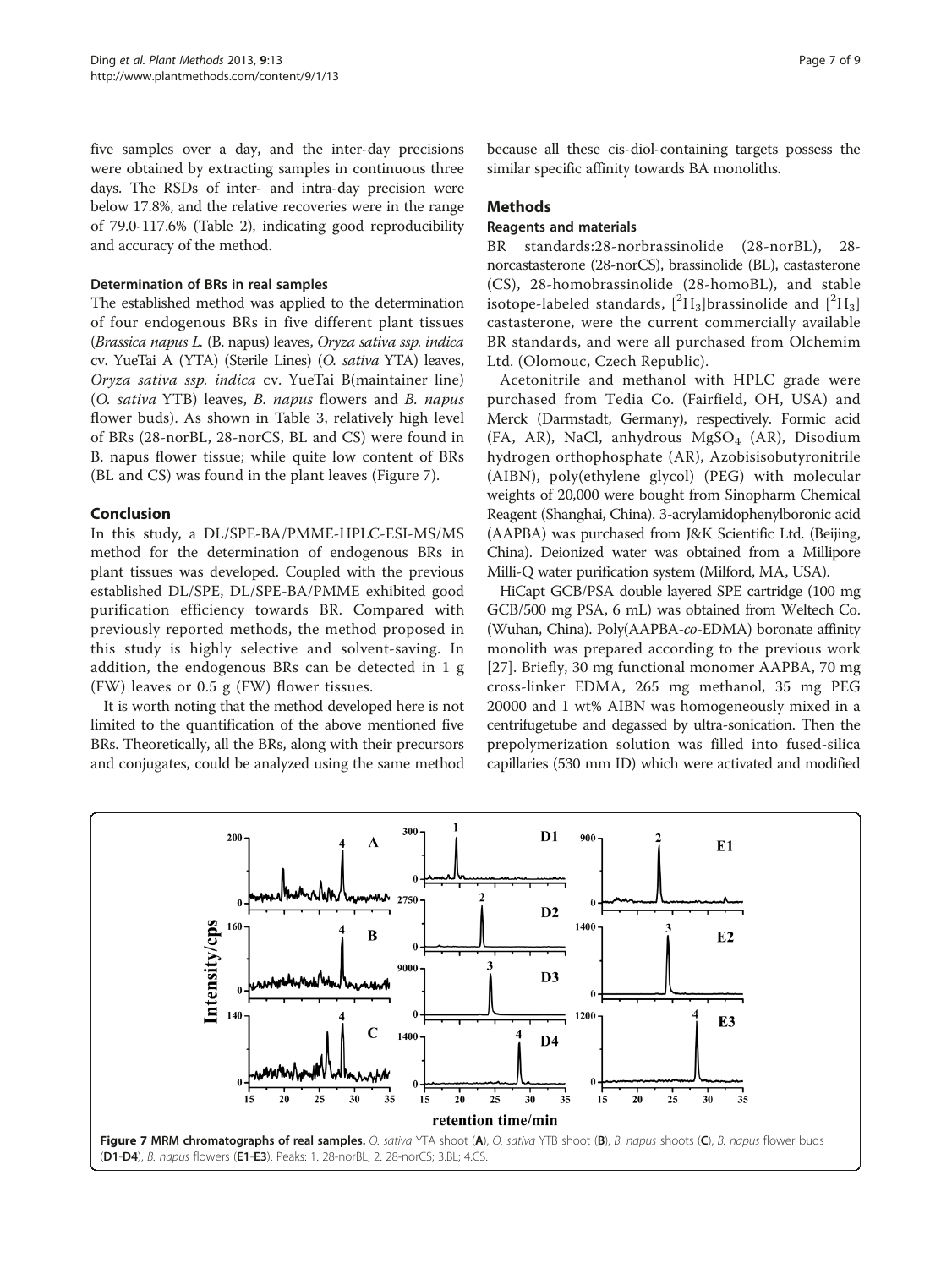<span id="page-7-0"></span>with 3-(triethoxysilyl)propylmethacrylate. After sealing at both ends with silica rubber, the capillaries were polymerization at 60°C for 16 h. At last, the prepared monolith was washed with methanol with a pump.

## Plant samples

Rice (O. sativa, O. sativa YTA and O. sativa YTB) shoots were harvested upon 4 months growing in the field. Three-month-old rape (B. napus) leaves and flowers were also harvested from the field. All the plant materials were weighted, immediately frozen in liquid nitrogen, and then stored at −80°C till analysis.

#### DL/SPE-BA/PMME process for plant samples

Sample pretreatment process was shown in Figure [3](#page-2-0). Plant tissue (1 g FW leaves, or 0.5 g FW flower tissue) was frozen in liquid nitrogen and grounded into fine powder with a mortar and pestle, and then transferred into a 10-mL centrifuge tube. Stable isotope labeled BRs  $[^{2}H_{3}]$ BL (2 ng) and  $[^{2}H_{3}]$ CS (2 ng) were added into the mixture followed by extraction with acetonitrile  $(5 \text{ mL/g})$ overnight at −20°C. The extraction, dehydration and DL/ SPE were performed according to previous reported method [[28\]](#page-8-0). Briefly, the acetonitrile exacted sample was centrifuged at 10,000 rpm under 4°C for 10 min. Then the supernatant was collected and the rest plant residue was re-extracted with 1 mL acetonitrile. After combining the two parts of solution, NaCl (250 mg/g FW) was added and vortexed for several minutes to induce phase separation. Anhydrous  $MgSO_4$  (500 mg/g FW) was added into the upper layered acetonitrile to remove residual water. After centrifugation at 10,000 rpm under 4°C for 10 min, the supernatant was collected and passed through a GCB/PSA double layered SPE cartridge (100 mg/ 500 mg, GCB/PSA) which was pre-conditioned with acetonitrile (6 mL), and the eluate was collected. The residues of BRs on the SPE cartridge were desorbed with methanol:acetonitrile (1:1, v/v, 2 mL). Then the two parts of the eluates were combined and evaporated under mild nitrogen stream followed by reconstituting in acetonitrile/buffer (1/4, v/v, pH 9.0, 1 mL). The reconstituted solution was loaded onto the previously activated boronate affinity monolith at the flow rate of 100 μL/min. After washing with acetonitrile/ buffer  $(1/4, v/v, pH 9.0, 0.5 mL)$ , the extracted BRs were desorbed with 3%  $H_2O_2$  in acetonitrile/water (9/1, v/v, 0.6 mL) at the flow rate of 100  $\mu$ L/min. The desorption solution was collected and evaporated under mild nitrogen stream followed by re-dissolving in 100  $\mu$ L methanol/H<sub>2</sub>O ( 65/35, v/v), and 80 μL of the solution was used for the quantification of BRs by HPLC-ESI-MS/MS.

## Instrument and analytical conditions

The instrument and analytical conditions were identical to the previous work [\[28\]](#page-8-0). Analysis of BRs were performed

on a HPLC-ESI-MS/MS system consisting of a AB SCIEX 3200 QTRAP MS/MS (Applied Biosystems, Foster City, CA, USA) with an ESI source (Turbo Ionspray), and a Shimadzu LC-20 AD HPLC system (Tokyo, Japan), which was equipped with two LC-20 AD pumps, a SIL-20A auto sampler, a CTO-20 AC column thermostat, and a DGU-20A3 degasser. The separation was achieved on a shim-pack ODS column  $(15 \text{ cm} \times 2.0 \text{ mm} \text{ id}, 5 \text{ \mu m})$ Shimadzu, Tokyo, Japan). The column oven temperature was set at 40°C. Binary mobile phase was used. Solvent A is 0.1% formic acid in water  $(v/v)$  and solvent B is acetonitrile. A gradient of 50 min 30–65% B, 10 min 100% B, 10 min 30% B at a flow rate of 0.2 mL/min was used. Data acquisition and processing were achieved with AB SCIEX Analyst 1.5 software.

All BRs were quantified by multiple reaction monitoring (MRM) mode in positive mode. The optimal ESI source conditions were as follows: turbo heater temperature (TEM) 400°C, ion spray voltage 5500 V, curtain gas 40 psi, nebulizing gas (gas 1) 50 psi and heated gas (gas 2) 80 psi. The collision energy (CE) and entrance potential (EP) was separately set at 20 V and 10 V. The mass transitions of BRs, optimal declustering potential (DP) and collision cell exit potential (CXP) were the same as our previously study (see supporting information) [\[28\]](#page-8-0).

#### Competing interests

The authors declare that they have no competing interests.

#### Authors' contributions

JD and YQF conceived and designed the method. JD and LJM carried out the experiments. JD, YQF and BFY wrote the manuscript. All authors read and approved the final manuscript.

#### Acknowledgements

The authors thank the financial support from the National Natural Science Foundation of China (91017013, 91217309, 31070327, 21205091, 21228501), the Fundamental Research Funds for the Central Universities.

#### Received: 20 February 2013 Accepted: 10 April 2013 Published: 18 April 2013

#### References

- 1. Bajguz A, Tretyn A: The chemical characteristic and distribution of brassinosteroids in plants. Phytochemistry 2003, 62(7):1027–1046.
- Mitchell JW, Mandava N, Worley JF, Plimmer JR, Smith MV: Brassins-a new family of plant hormones from rape pollen. Nature 1970, 225(5237):1065-1066.
- 3. Fujioka S, Yokota T: Biosynthesis and metabolism of brassinosteroids. Annu Rev Plant Biol 2003, 54:137–164.
- 4. Li J, Wen JQ, Lease KA, Doke JT, Tax FE, Walker JC: BAK1, an Arabidopsis LRR receptor-like protein kinase, interacts with BRI1 and modulates brassinosteroid signaling. Cell 2002, 110(2):213–222.
- Wang ZY, Seto H, Fujioka S, Yoshida S, Chory J: BRI1 is a critical component of a plasma-membrane receptor for plant steroids. Nature 2001, 410(6826):380–383.
- 6. Pan XQ, Welti R, Wang XM: Quantitative analysis of major plant hormones in crude plant extracts by high-performance liquid chromatography-mass spectrometry. Nature Protoc 2010, 5(6):986–992.
- 7. Liu Z, Wei F, Feng Y-Q: Determination of cytokinins in plant samples by polymer monolith microextraction coupled with hydrophilic interaction chromatography-tandem mass spectrometry. Anal Methods 2010, 2(11):1676–1685.